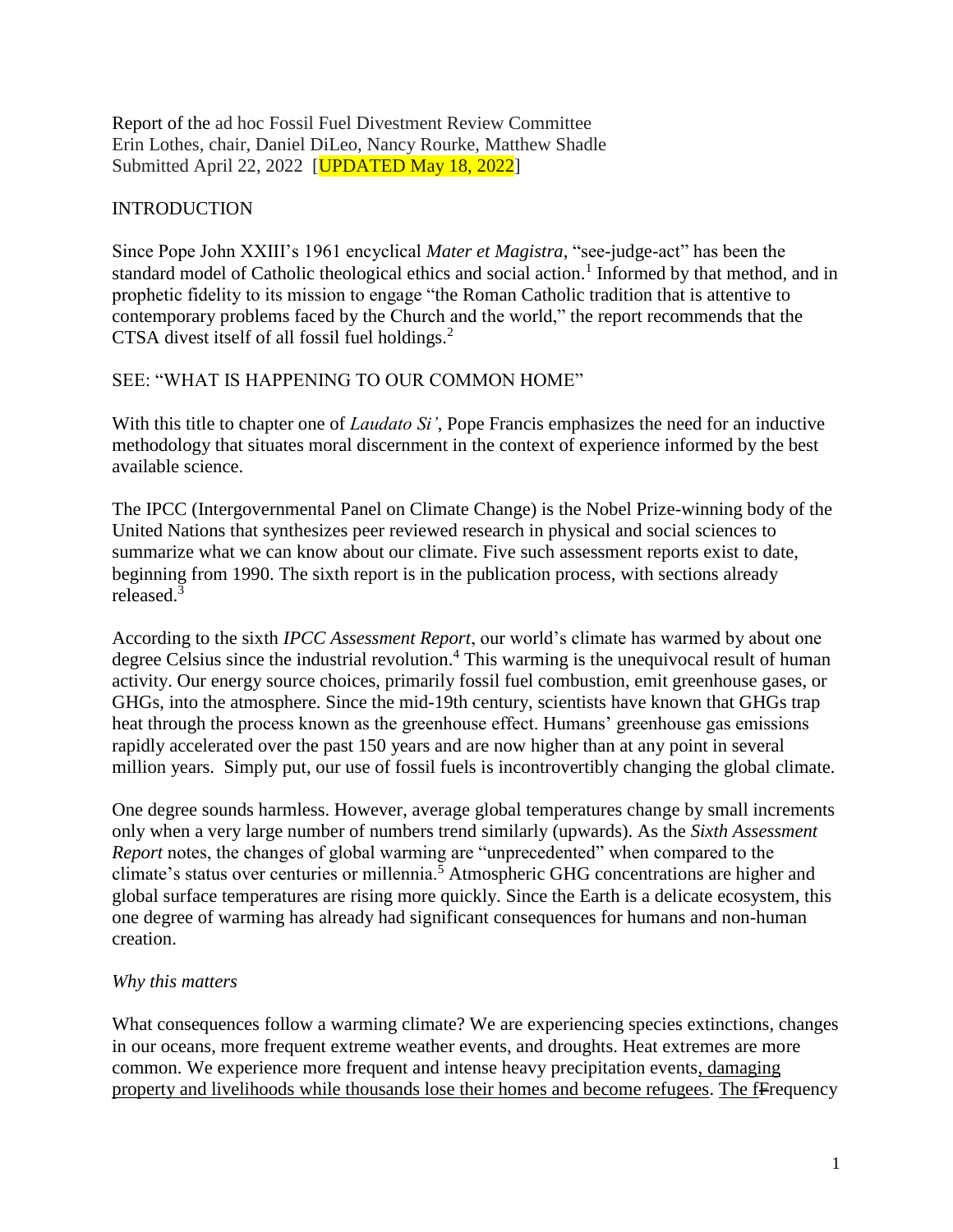of global major tropical cyclones increased over the last four decades.<sup>6</sup> A warmer climate causes more frequent forest fires, more invasive species, and increased disease. These changes in turn lead to additional ecosystem changes.<sup>7</sup> Additional warming risks true catastrophe and poses an existential threat to civilization.

## *Acceleration*

The consequences of climate warming interact, which can further accelerate the pace of global warming. Feedback loops like this can accelerate the pace of initial warming. For example, ice melt from initial warming produces additional warming by exposing dark soil that absorbs more heat and emitting more GHGs as frozen organic matter thaws and is broken down by soil microbes.

Warming of 1.5ºC above pre-industrial levels marks a critical threshold point identified by the IPCC and others. It is a warming above which we can expect significantly more disastrous consequences. Beyond this threshold, the risks of rapidly accelerating global warming increase significantly. Given current population trends, researchers at Cornell University estimate rising sea levels alone could displace 1.4 billion people by 2060 and 2 billion by 2100.<sup>8</sup> However, CTSA member Richard Miller suggests the effects of climate change not only threaten population growth trends but pose an existential threat to civilization. In its worst-case scenario, the IPCC estimates the planet could warm  $5.7^{\circ}$ C by  $2100.^9$  Summarizing the preeminent climate scientists Kevin Anderson and Hans Joachim Schellnhuber, member of the Pontifical Academy of Sciences, Miller describes that "at 4–6ºC the carrying capacity of planet could be reduced to between a half a billion and a billion people" - a scenario that would amount to the death of at least 87 percent of the world's current population.<sup>10</sup>

It is an established fact that the impacts of climate change fall disproportionately upon the poor and upon marginalized communities.

The U.S. Environmental Protection Agency (EPA) defines environmental justice as: the fair treatment and meaningful involvement of all people regardless of race, color, national origin, or income, with respect to the development, implementation, and enforcement of environmental laws, regulations, and policies. This goal will be achieved when everyone enjoys: The same degree of protection from environmental and health hazards, and Equal access to the decision-making process to have a healthy environment in which to live, learn, and work. $11$ 

Environmental justice was pioneered in the US in the 1970s and 1980s. Sociologist Dr. Robert Bullard documented environmental *in*justice through research on how environmental degradation systematically and disproportionately harms communities of color – a reality later termed "environmental racism."<sup>12</sup> As Bullard notes, "America is segregated and so is pollution."<sup>13</sup> Ministries of the United Church of Christ produced two studies demonstrating that ecological injustices in the US *disproportionately* harm communities of color.<sup>14</sup> African American communities like that in Warren County, North Carolina protested racist toxic waste dumping.<sup>15</sup> In conversation with this work, secular and religious ecofeminists have increasingly described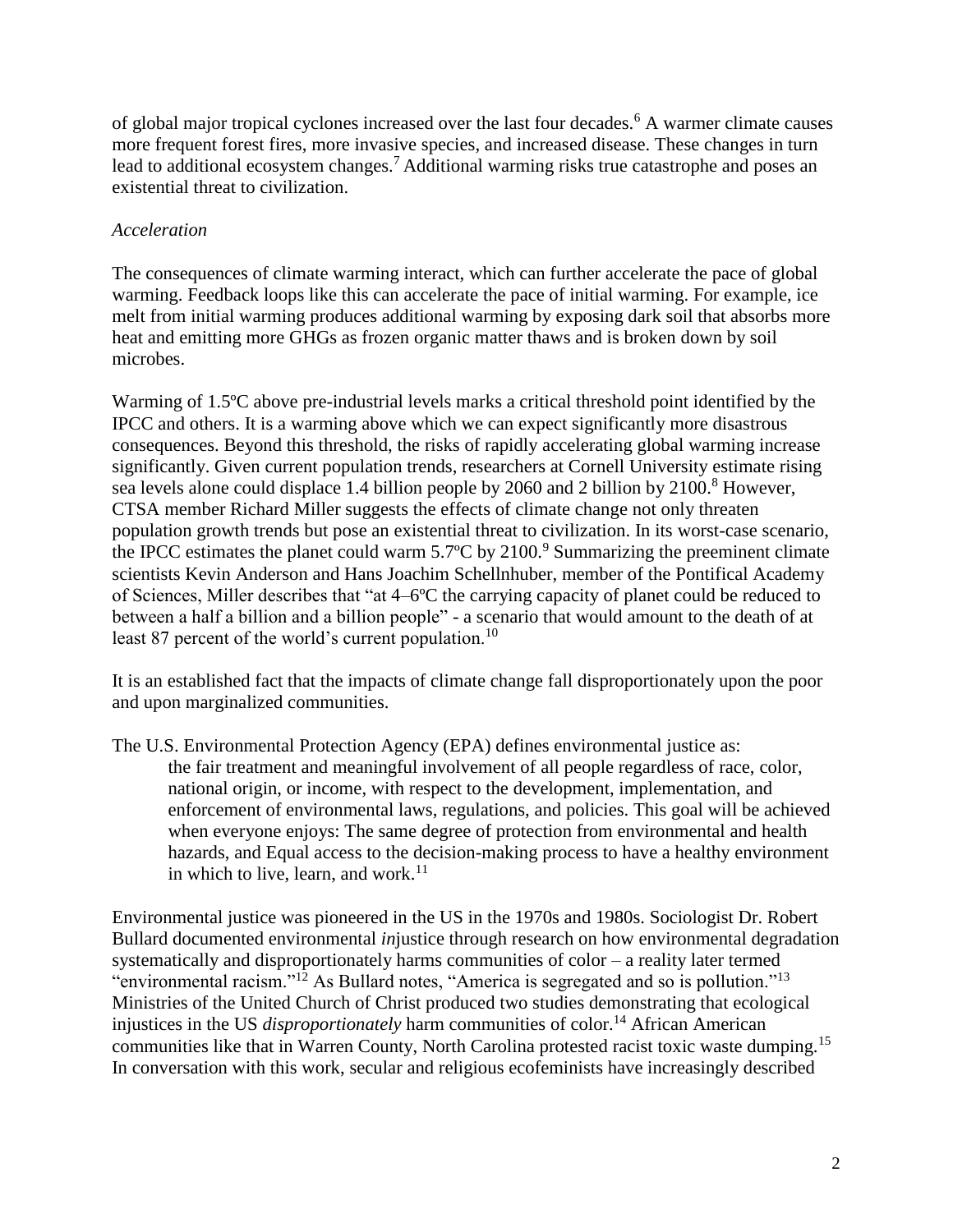how modern ecological harm is driven by patriarchy and racism, and disproportionately injures women.<sup>16</sup>

Today climate change is widely recognized to constitute domestic and international environmental injustice and racism because 1) climate change disproportionally harms "racial and ethnic minority communities,"<sup>17</sup> 2) Caucasian neighborhoods in the U.S. have the highest per capita carbon emissions,<sup>18</sup> and 3) these racialized emissions patterns are "related to historically racist housing policies" like redlining.<sup>19</sup> Similarly, climate change is understood to unduly injure women. $20$ 

Alongside these developments, Catholic, Christian theology has sharpened its sense of environmental and climate justice.<sup>21</sup> Leonardo Boff emphasized the inexorable connection between care for God's creation and the Catholic preferential option for the poor.<sup>22</sup> Ivone Gebarra outlined the theological connections between women and non-human nature.<sup>23</sup> James Cone described the connections between different forms of our social sin.<sup>24</sup> Daniel Castillo brought insights from Boff and Gustavo Gutiérrez into dialogue with climate justice.<sup>25</sup> Catholic pastoral ministry and experience has also become more attuned to climate justice. Speaking about economic inequality – and in a way that applies to environmental racism given the correlation between economic poverty and race – the German bishops lamented, "This great inequality between polluters and victims makes anthropogenic climate change into a fundamental problem of global justice."<sup>26</sup> Catholic Climate Covenant elevated a documentary about climate refugees from the Carteret Islands relocated with support from diocese.<sup>27</sup> In data that reflects the disproportionate impacts of climate change on communities of color, Hispanic U.S. Catholics are more likely to believe in and be concerned about climate change than White Catholics.<sup>28</sup>

We will likely reach a warming of 1.5 degrees between 2030 and 2052, if sufficient changes are not made.<sup>29</sup> Even so, the changes of global warming cannot be stopped immediately. We experience today the climate effects of decisions made years ago. Our climate will continue to warm no matter what changes we make right now. Similarly, many of the changes correlating with this warming trend are irreversible. We can expect changes in our planet's life and we can expect more dramatic changes if we continue as we are. For example: global sea levels will likely continue rising between 0.28 meters to 0.55 meters per year, if we begin to emit only very low net levels of GHGs. If high levels of emissions continue, the rate of sea level rise will increase between 0.63 and 1.01 meters annually.<sup>30</sup> However, every degree matters: despite our likely inability to remain at or below 1.5ºC, minimizing global warming as much as possible through prudent action will minimize the damage to present and future generations of human and non-human creation.

## *What kind of a response is prudent?*

Thomas Aquinas defines prudence as "right reason applied to action" and the U.S. bishops emphasize prudence as essential to climate change mitigation.<sup>31</sup> If we want to slow, limit, or reverse the climate's warming, prudence requires action informed by the best available science to rapidly and drastically lower our net annual GHG emissions. This science indicates a clear need to suspend pursuit of fossil fuels; as United Nations Secretary-General António Guterres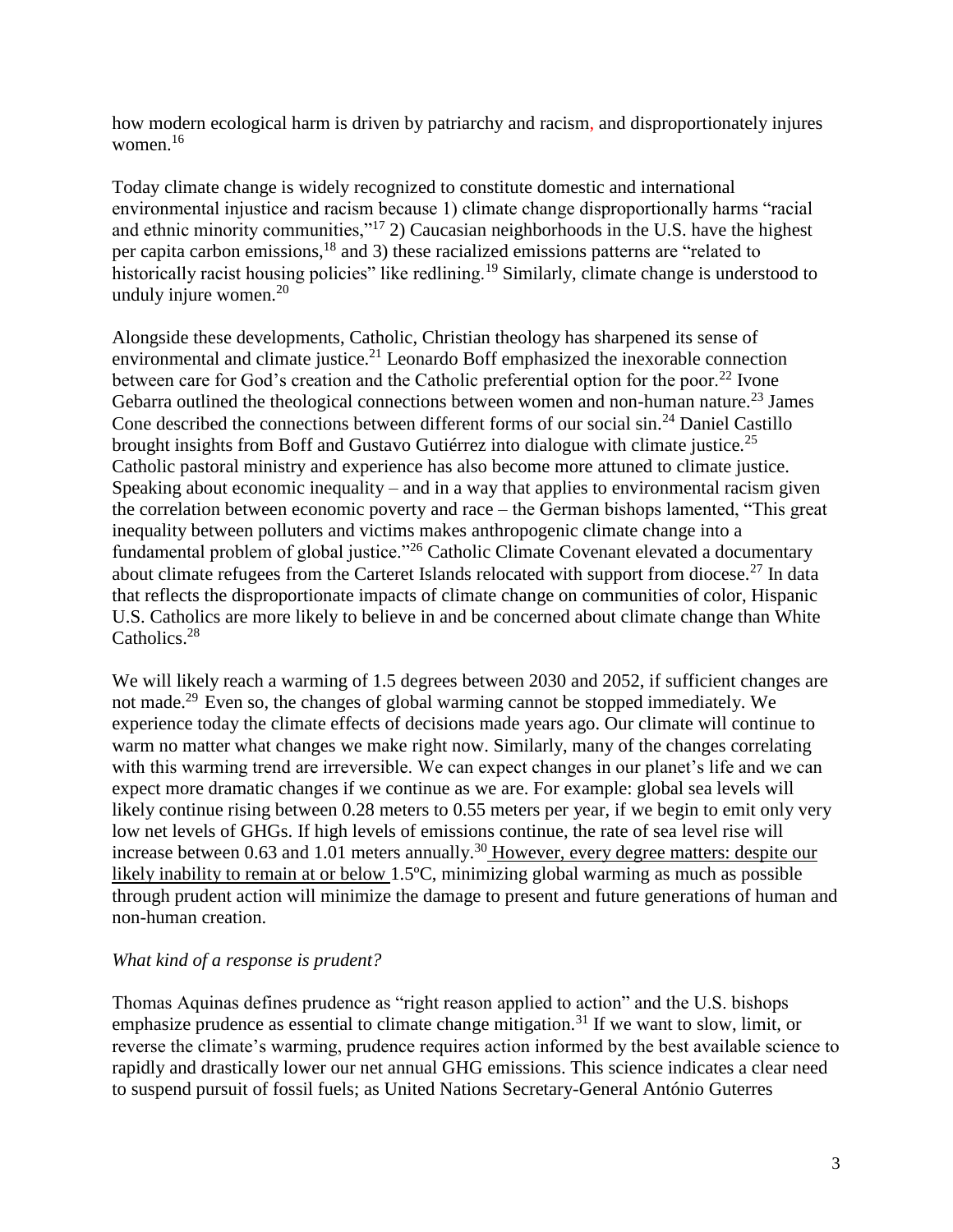summarizes, "Investing in new fossil fuels infrastructure is moral and economic madness."<sup>32</sup>

The IPCC estimates that **to have at least a 50 percent chance of limiting global warming to 1.5ºC, global greenhouse gas pollution must peak by 2025, be cut in nearly half by 2030, and the world must reach net zero carbon emissions by ~2050.**<sup>33</sup> To this end, scholars in the discipline-leading journal *Nature* conclude that globally "nearly 60 percent of oil and fossil methane gas, and 90 percent of coal must remain unextracted . . . to allow for a 50 percent probability of limiting warming to 1.5°C."<sup>34</sup> This approach is supported by the United Nations.<sup>35</sup>

The U.N. calls carbon neutrality by 2050 "the world's most urgent mission."<sup>36</sup> To realize net zero by 2050, the International Energy Agency (IEA), an intergovernmental organization of thirty-plus nations, used IPCC data and other sources of information to formulate recommendations. Among this group's proposed "Roadmap" is the recommendation that "no new oil and gas fields" be approved for development and that only existing assets are used by companies supplying oil and gas. <sup>37</sup> Investors' participation in corporations that seek to continue to develop new extraction sites is categorically imprudent.

Some may point to the 2015 Paris Agreement as a prudent framework that offsets additional fossil fuel exploration and development. This is incorrect. Even if the world met the Paris Agreement goals and commitments - which is by no means a certainty - the U.N. estimates the world would experience global warming of 2.2-2.7 $\rm{°C}$  by 2100.<sup>38</sup> A delay in more direct and serious action - especially when coupled with continued fossil fuel exploration and extraction will make it less likely that we can find a way to stay in range of safe climate temperatures.<sup>39</sup>

# JUDGE: DIVESTING FROM FOSSIL FUEL CORPORATIONS

The Vatican does not invest in fossil fuel corporations and has repeatedly supported fossil fuel divestment and discernment.<sup>40</sup> This position has also been enacted by the bishops' conferences of Belgium, Ireland, Austria, the Philippines, Greece, Luxembourg, and Malta, informed by Catholic theologies of economic justice, social sin, and cooperation with evil.

The Church's social teaching establishes a moral framework for considering socially responsible investment and the question of divestment from the fossil fuel industry. To begin, it gives qualified support to the market economy. For example, in *Centesimus Annus* (1991), Pope John Paul II praises the market economy, "which recognizes the fundamental and positive role of business, the market, private property and the resulting responsibility for the means of production, as well as free human creativity in the economic sector," as long as this economic system is "circumscribed within a strong juridical framework which places it at the service of human freedom in its totality, and which sees it as a particular aspect of that freedom, the core of which is ethical and religious" (no. 42). It is legitimate for business enterprises to seek out profit, when other human and moral factors are considered, as well (no. 35), and likewise it is beneficial for individuals, associations, and business enterprises to make use of financial institutions and invest in specific business corporations or in mutual funds and other financial instruments in the hope of growing their assets. In their updated *Socially Responsible Investment Guidelines* (2021), the United States Conference of Catholic Bishops affirm that pursuing a reasonable return on investments can be a responsible form of stewardship on the part of church entities and other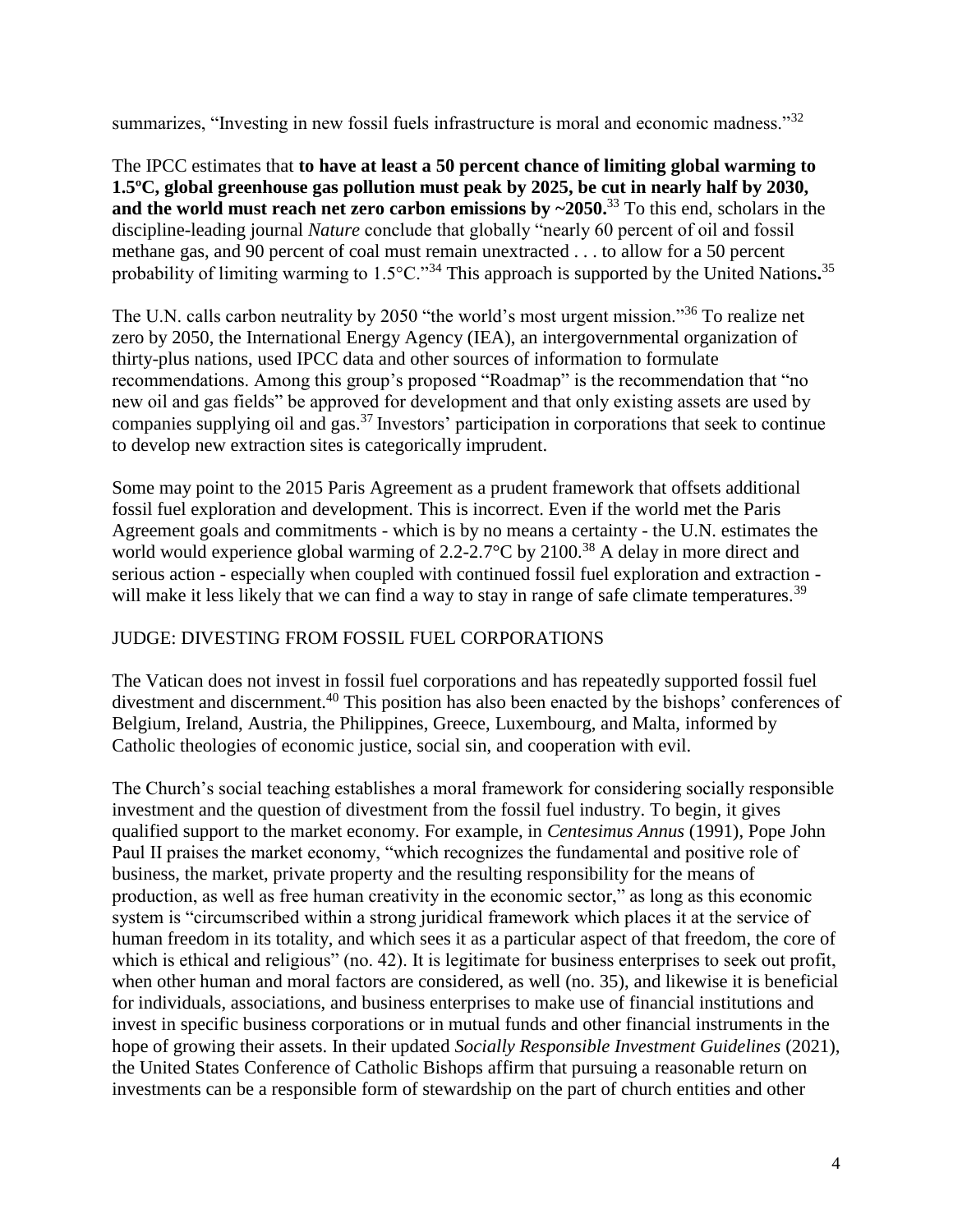## Catholic organizations.<sup>41</sup>

At the same time, Catholic social teaching also makes clear that "the decision to invest in one place rather than another, in one productive sector rather than another, is always *a moral and cultural choice*" (*Centesimus Annus* no. 36, emphasis in original). The value of an investment cannot be determined by market considerations alone. This teaching is part of Catholic social teaching's broader warning against what John Paul II calls the "idolatry of the market" (no. 40). In his words, "[T]here are collective and qualitative needs which cannot be satisfied by market mechanisms. There are important human needs which escape its logic. There are goods which by their very nature cannot and must not be bought or sold" (no. 36).

More recently, Pope Francis has likewise taught in *Laudato Si'* (2015) that "we need to reject a magical conception of the market, which would suggest that problems can be solved simply by an increase in the profits of companies or individuals" (no. 190). Francis warns that, "[B]y itself the market cannot guarantee integral human development and social inclusion" (no. 109). The market alone also cannot ensure the protection of the environment or mitigate global climate change. As the *Compendium of the Social Doctrine of the Church* (2004) states, "Environmental protection cannot be assured solely on the basis of financial calculations of costs and benefits. The environment is one of those goods that cannot be adequately safeguarded or promoted by market forces" (no. 470). In *Laudato Si'*, Pope Francis calls for ecological conversion, a spiritual, moral, and cultural transformation that must be both deeply personal and broadly social (nos. 216-221). Therefore, when John Paul II calls for "life-styles in which the quest for truth, beauty, goodness and communion with others for the sake of common growth are the factors which determine consumer choices, savings and investments" (*Centesimus Annus* no. 36), this suggests that Catholic organizations should consider how their investments reflect their own ecological conversion and promote the social changes needed to combat climate change.

The theological and ethical concepts of social sin (sometimes referred to as structural sin or structures of sin) and cooperation with evil are useful tools for this process of discernment. The notion of social or structural sin was developed among Latin American liberation theologians in the 1960s and 1970s to describe the oppressive conditions experienced by the poor and the global economic system that causes them. For example, the Peruvian theologian Gustavo Gutiérrez wrote, "Sin is evident in oppressive structures, in the exploitation of humans by humans in the domination and slavery of peoples, races, and social classes. Sin appears, therefore, as the fundamental alienation, the root of a situation of injustice and exploitation."<sup>42</sup>

The concept has since been widely adopted by theologians and incorporated into the Church's social teaching.<sup>43</sup> In his apostolic exhortation *Reconciliatio et Paenitentia* (1984), Pope John Paul II teaches that the term "social sin" can refer to "realities and situations . . . , when they become generalized and reach vast proportions as social phenomena, [which] almost always become anonymous, just as their causes are complex and not always identifiable," and that these social sins are "the result of the accumulation and concentration of many personal sins" (no. 16).<sup>44</sup> In his encyclical *Sollicitudo Rei Socialis* (1987), he adds that these "structures of sin" likewise "become the source of other sins, and so influence people's behavior" (no. 36). John Paul also notes how social sins are perpetuated not just through the actions of those with malicious intent, but also through laziness, indifference, and blindness (*Reconciliatio et*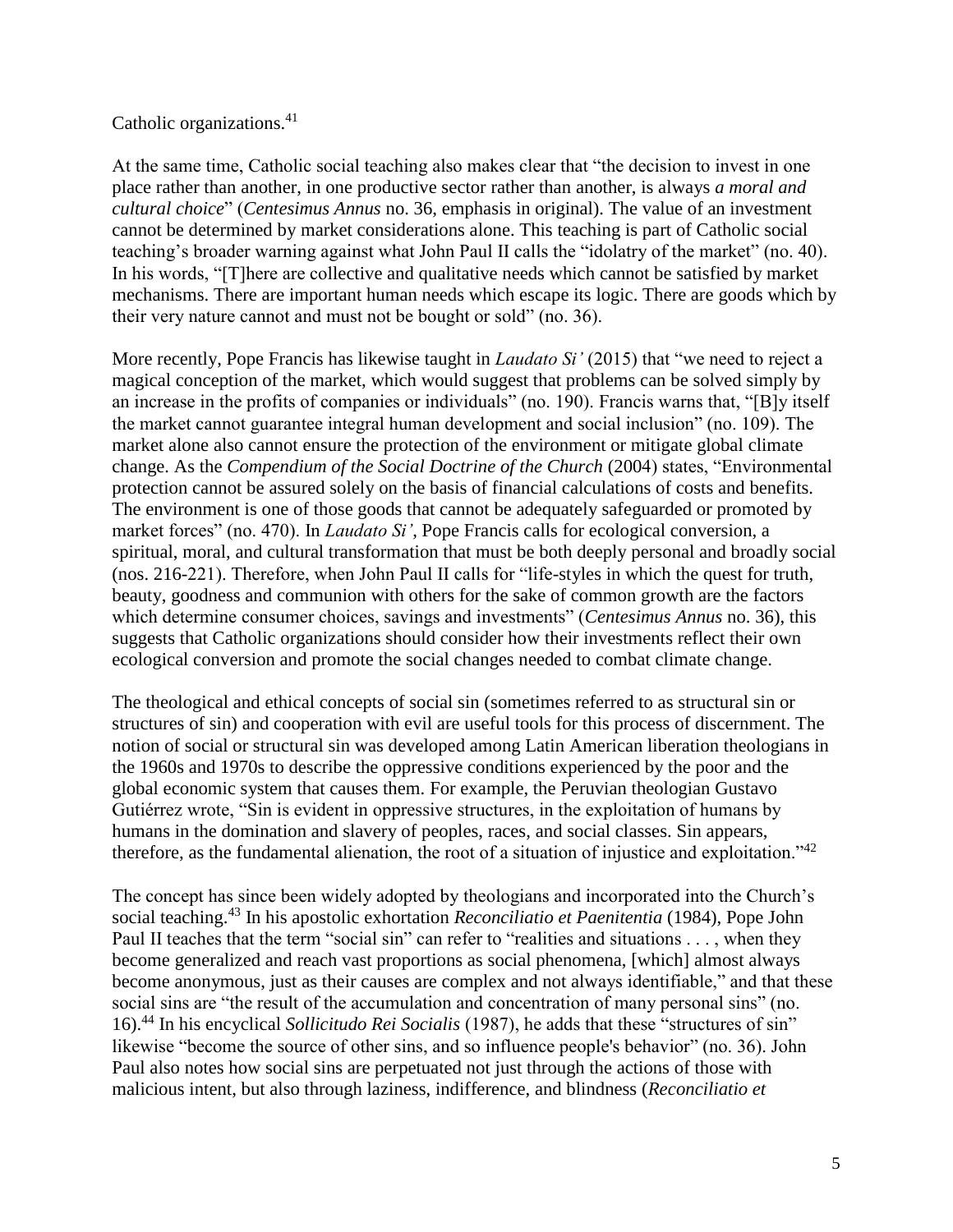## *Paenitentia* no. 16).<sup>45</sup>

The Church's social teaching suggests that the economic patterns of production and consumption that contribute to the destruction of the natural environment, and the carbon-based economy fueling climate change in particular, should be considered social sins or structures of sin.<sup>46</sup> For example, Pope Benedict XVI warns of "the urgent need to eliminate the structural causes of global economic dysfunction and to correct models of growth that seem incapable of guaranteeing respect for the environment and for integral human development, both now and in the future" (Address to the Diplomatic Corps (2007)). Likewise, in *Laudato Si'*, Pope Francis identifies "a model of development based on the intensive use of fossil fuels, which is at the heart of the worldwide energy system" (no. 23) as a leading factor contributing to climate change, suggesting that the very structures of our economic system must change if we are to limit the effects of climate change. Francis also notes that these structures are perpetuated not just by our participation in consumerism, but also through indifference and blindness toward impending ecological catastrophe (no. 59). CTSA member David Cloutier has recently written on how Pope Francis's teaching in *Laudato Si'* can be deepened by understanding our "worldwide energy system" as reflecting reciprocally reinforcing structural factors and cultural values. He suggests that Catholic teaching points toward an understanding of the interdependence between personal agency and structural and cultural transformation in the struggle against climate change.<sup>47</sup>

The principle of cooperation with evil is much older than that of social sin, formalized by early modern Catholic moralists, most notably St. Alphonsus Liguori.<sup>48</sup> There are two broad types of cooperation with evil, formal cooperation and material cooperation. Formal cooperation occurs when one provides moral support for another's evil action, while material cooperation occurs when one's own action facilitates the evil action of another. Material cooperation is either immediate or remote depending on whether one respectively assists in performing the sinful act itself or contributes to the conditions making the sinful action possible. While formal cooperation is always unethical, the morality of material cooperation is dependent on the circumstances. In recent years, the principle of cooperation with evil has been central to public discourse on the Affordable Care Act's contraceptive mandate<sup>49</sup> and the use of vaccines developed from or tested using cell lines derived from aborted fetal tissue.<sup>50</sup> As these two examples illustrate, the evil with which one should avoid cooperating, if possible, has traditionally been understood as a discrete, sinful act. Julie Hanlon Rubio, however, has argued that cooperation with evil remains a useful concept even when addressing participation in social sins.<sup>51</sup> Along similar lines, Albino Barrera,  $O.P.<sup>52</sup>$  and Daniel K. Finn<sup>53</sup> have explored how individuals and institutions bear responsibility for causing, participating in, or cooperating with harmful economic structures.

Drawing on the principle of cooperation with evil, the USCCB adopts the strategy of refusing to invest, or divesting from, "companies whose products and/or policies are counter to the values of Catholic moral teaching or statements adopted by the Conference of Bishops," a strategy that in practice means refusing to support businesses engaged in promoting what the bishops consider to be intrinsically evil acts. This includes companies that participate in or support abortion, euthanasia, assisted suicide, in vitro fertilization, and pornography, among other practices, as well as companies who persistently violate the rights of their workers or "firms that derive any revenue from the production of weapons inconsistent with Catholic teaching on war." Although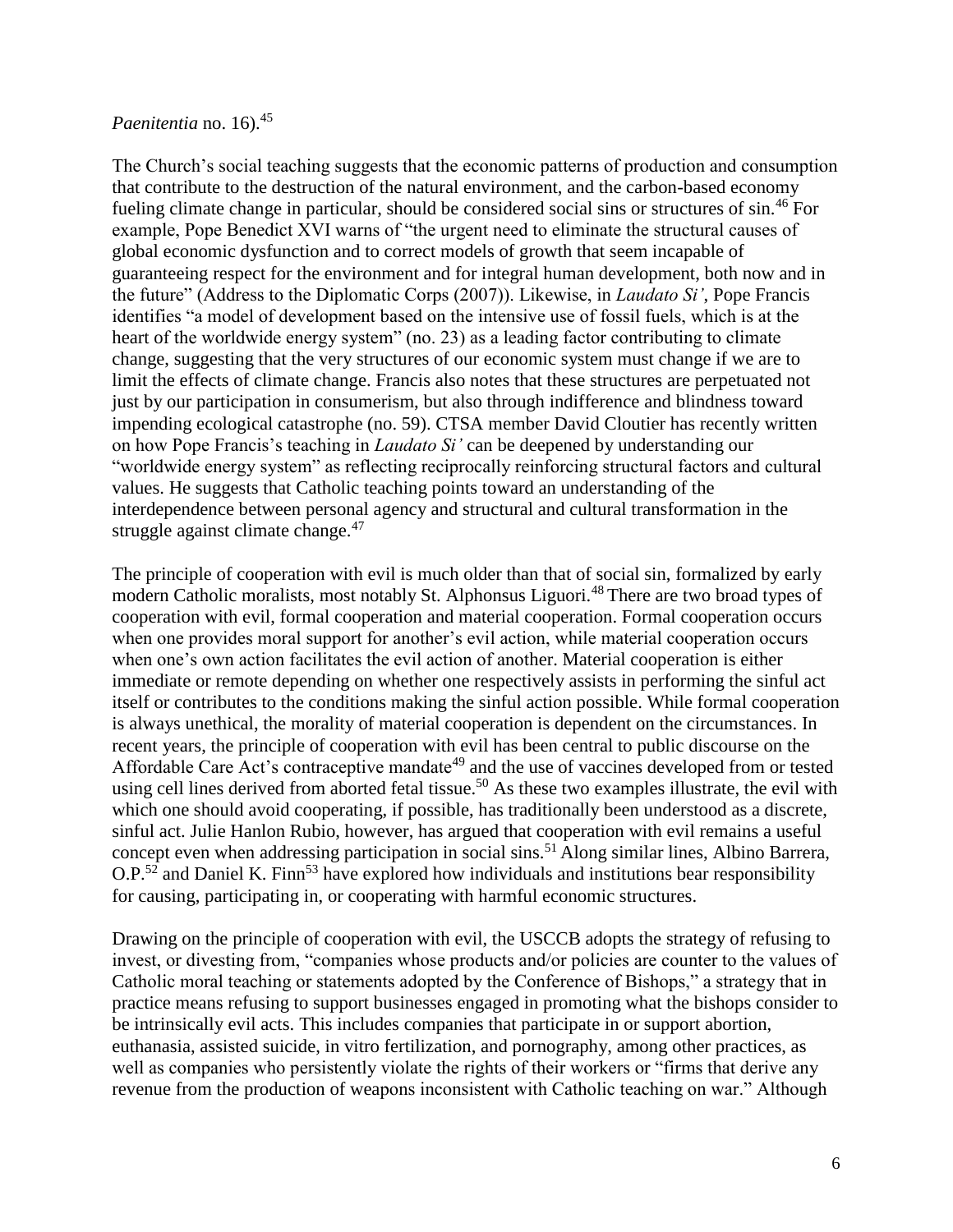investing in the fossil fuel industry could be considered a form of material cooperation with evil, it is not the sort of cooperation envisioned by the first strategy proposed by the bishops, but rather a more complex form of cooperation.

As the bishops note, "The entangled web of corporate relationships that is today's economy almost makes it impossible to know all the effects investing in a single company, specific security, or investment fund can produce. Nevertheless, we must do all we can to assure that we invest in those corporations and institutions that promote human dignity and enhance the common good." When it comes to matters that could more properly be considered social sins, including climate change, the bishops propose "corporate dialogues, proxy voting, and support of shareholder resolutions" as a strategy for shifting corporate behavior, but they also leave open the door for divestment **if dialogue proves ineffective**. The Church's teaching on social sin suggests that the crucial question here is whether continued investment in the fossil fuel industry truly contributes to the "ecological conversion" of the personal and collective agents involved in the industry or rather perpetuates the underlying structures of sin in the name of "specious reasons of higher order" (John Paul II, *Reconciliatio et Paenitentia* no. 16).

Fossil fuel corporations' exhaustively documented, decades-long opposition to policies and other efforts that threaten their core business model of hydrocarbon exploration, extraction, and combustion leads to the prudential judgment that shareholder engagement has been and is likely to continuously be ineffective amidst the climate emergency.<sup>54</sup> This is especially true given the closing window of opportunity to avoid climate catastrophe that bears repeating: the IPCC estimates that **to have a 50 percent chance of limiting global warming to 1.5ºC, GHG pollution must peak by 2025, be cut in nearly half by 2030, and reach net zero emissions by 2050.**<sup>55</sup> **To this end, "nearly 60 percent of oil and fossil methane gas, and 90 percent of coal must remain unextracted . . . to allow for a 50 percent probability of limiting warming to 1.5°C."<sup>56</sup>**

## **Efficacy Considerations**

Some argue that fossil fuel divestment is an ineffective response to the climate crisis. This is because stocks sold by some will be bought by others and thus mitigate financial incentives for corporations to change their activities. Here, at least three considerations are important. First, divestment frees enormous funds for reinvestment in renewable energy instead. Second, fossil fuel divestment is never futile because it stigmatizes fossil fuel expansion, production, and consumption. Divestment morally interrupts the status quo, shifts the social narrative around fossil fuels, and has the potential to move legislators away from accepting the support from fossil fuel companies that ties their hands regarding fossil-free legislation.<sup>57</sup>

Economists recognize the power of such stigmatization and demonstrate that "increasing oil and gas divestment pledges in a country are associated with lower capital flows to domestic oil and gas companies."<sup>58</sup>

Finally, the theological virtues indicate efficacy is not the most important consideration around fossil fuel divestment. In his reflections on Christian hope, Dominic Doyle builds on the observation of Václav Havel that "hope is not expectation that things will turn out successfully,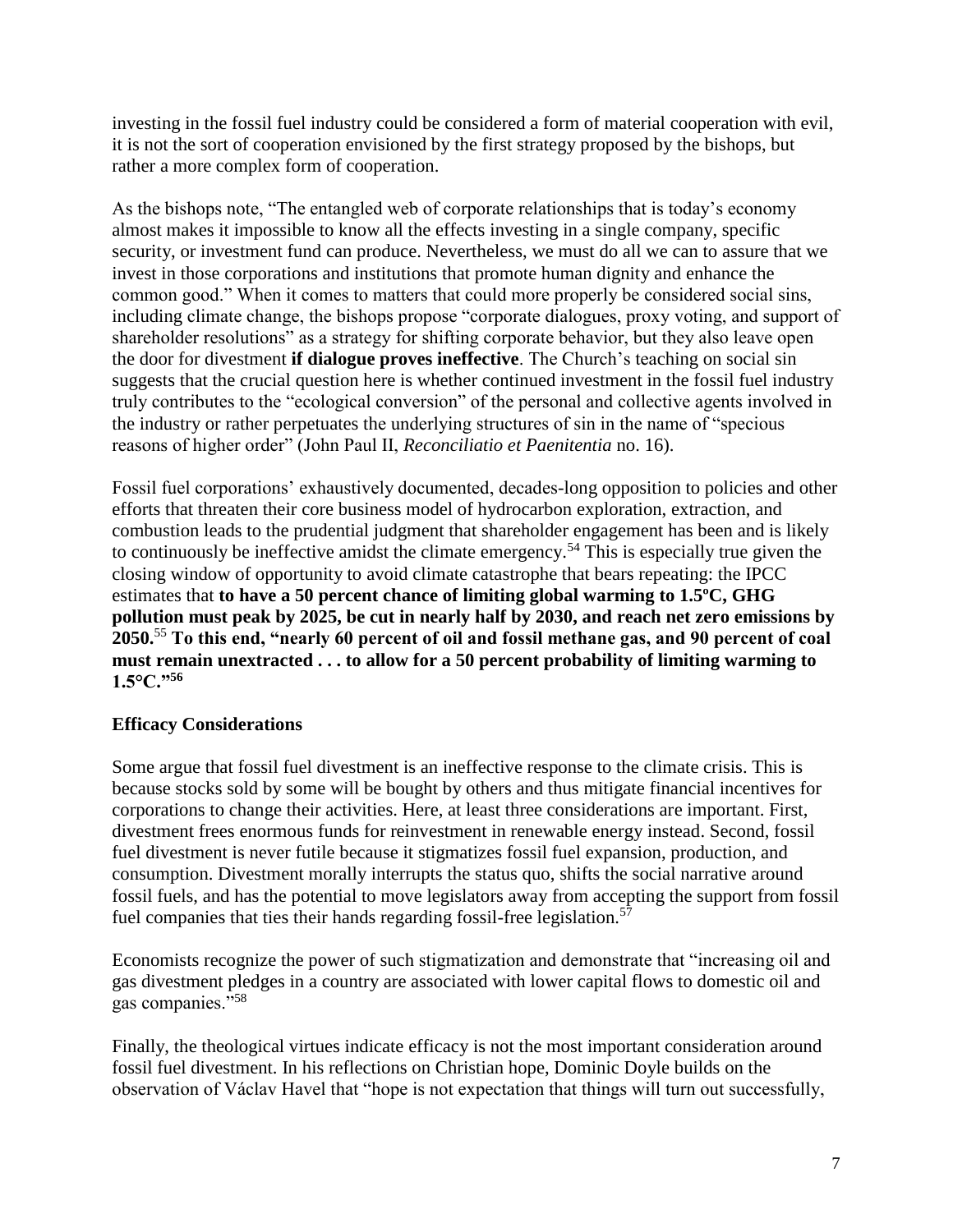but the conviction that something is worth working for, however it turns out."<sup>59</sup> Reflecting on climate change, John Coleman describes, "The question is 'Are We Being Faithful?' I don't think the question is whether or not we'll be successful in reversing climate change. The question we need to ask is, 'Were we faithful?'"<sup>60</sup> In the Catholic tradition, faith is the "adequate response" to God's invitation to charity.<sup>61</sup> In the context of climate change, an adequate response to God's invitation is love that wills and acts for the good in hopeful fidelity to the greatest commandment and is guided by prudence.<sup>62</sup> For present purposes, support for divestment transcends efficacy and is animated by faith, hope, and charity.

### **Financial Considerations**

This subsection outlines and judges financial considerations of fossil fuel divestment. While important, the CTSA *must not* assess them apart from the moral, ecclesial, and missiological dimensions of divestment and the Church's essential responsibility to address what Pope Francis rightly calls the "climate emergency" that threatens "perpetrating a brutal act of injustice towards the poor and future generations."<sup>63</sup> This is because, as Pope Benedict XVI repeatedly emphasized, "every economic decision has a moral consequence" and environmental costs must be incorporated into economic calculations.<sup>64</sup>

### *Financial Risks and Devaluation*

An overarching sentiment among many financial experts is that fossil fuel investments are increasingly risky and likely to incur devaluation. David Carlin, programme lead for the United Nations' Environment Programme Finance Initiative Task Force on Climate-Related Financial Disclosures, describes, "Fundamentally, fossil fuel companies are valued on their reserves. Climate science tells us that to maintain a safe climate, most of those reserves must remain in the ground. Unexploitable reserves become worthless, stranded assets."<sup>65</sup> As noted, scholars in *Nature* conclude that globally "nearly 60 percent of oil and fossil methane gas, and 90 percent of coal must remain unextracted . . . to allow for a 50 percent probability of limiting warming to  $1.5^{\circ}$ C."<sup>66</sup>

As regional, national, and international policies move to effectively lock known carbon reserves underground and disincentivize exploration of new stores in accord with this best available science, fossil fuel corporations' risks of holding stranded assets that cause institutional devaluation increase considerably. So too does the risk of those invested in these corporations. This is true even for those fossil fuel corporations that have historically provided strong returns on investments. Ignoring this risk based on past returns constitutes "backtesting" which, as the Decarbonization Advisory Panel of the New York State Common Retirement Fund describes, "is akin to navigating a car down the road using only the rear-view mirror. This strategy works when the road ahead mirrors the past—it does not work when a hard turn is needed to avoid a cliff up ahead. Climate change promises sharp turns ahead."<sup>67</sup> The Panel continued that "backtesting may lead to wrong conclusions in investment decisions in light of the nature of climate change impacts."<sup>68</sup> Based on such an assessment, New York State's pension fund—one of the world's largest—divested its \$226 billion in assets from fossil fuels in December 2020.<sup>69</sup>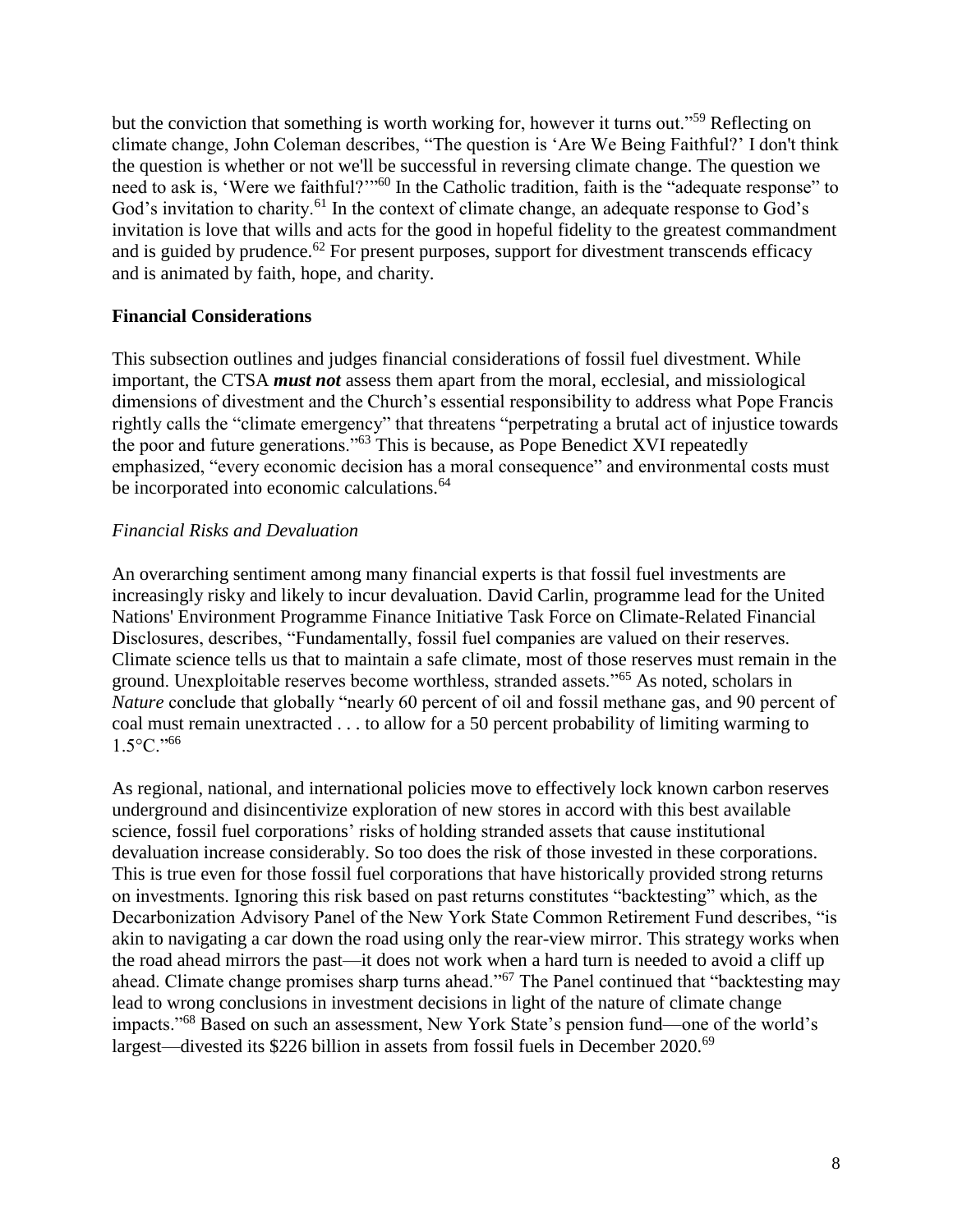### *Litigation*

Global decarbonization and stranded assets are not the only financial risks to fossil fuel stocks. In its report *The Financial Case for Fossil Fuel Divestment*, experts from the Sightline Institute and Institute for Energy Economics and Financial Analysis identify "political conflicts between producer nations, competition, innovation, and attendant cultural change. These risks can be grouped into a few broad categories, such as 'pure' financial risk; technology and innovation risk; government regulation/oversight/policy risk, and litigation risk."<sup>70</sup> Litigation risks stem from precedent lawsuits filed against fossil fuel corporations for climate change disinformation, infrastructure damage from climate change, misleading reserve valuation, racketeering, and human rights violations.<sup>71</sup> The very existence of these lawsuits underscores the ethical perils of fossil fuels and raises questions about whether CTSA's future investments in them constitutes scandal or complicit cooperation with moral evil.<sup>72</sup>

### *Financial Prudence*

No one can predict exactly when the carbon bubble might burst on fossil fuel holdings. Nevertheless, the Decarbonization Advisory Panel of the New York State Common Retirement Fund observed, "Being too early in avoidance of the risk of permanent loss is much less of a danger than being too late."<sup>73</sup> This directive echoes the recent assessment from Harvard University president Lawrence S. Bacow. In his letter to Harvard affiliates announcing fossil fuel divestment of the University's \$41 billion endowment—the largest in higher education globally—Bacow said, "Given the need to decarbonize the economy and our responsibility as fiduciaries to make long-term investment decisions that support our teaching and research mission, we do not believe such investments are prudent." $\overline{7}$ <sup>4</sup> Bacow's reference to prudence echoes the U.S. Conference of Catholic Bishops' emphasis of this virtue, classically defined by Aquinas as "right reason applied to action," as central to adequate climate change responses.<sup>75</sup>

## *Financial Performance*

Experience appears to generally verify the financial imprudence of fossil fuel investments. Research from MSCI found that between 2010-2015, fossil free investment portfolios outperformed those with fossil fuel holdings.<sup>76</sup> Since 2012, the S&P's 500 Fossil Fuel Free Total Return Index has similarly surpassed the regular  $S\&P 500$ .<sup>77</sup> At minimum, fossil fuel divestment does not generally appear to harm most portfolio returns. In "Examining the Impact of Divestment from Fossil Fuels on University Endowments," Ryan and Marsicano assessed nearly 700 U.S. colleges and universities that had partially or fully divested. They concluded:

Our research found no discernable, consistent, average impact of divestment on endowment assets and no conclusive evidence of negative effects to private university endowments more generally. However, among the institutions we selected for synthetic control analysis, we find that divestment had limited but positive effect on the value of mid-sized, large, and very large endowments. While it is possible that divestment could still negatively impact endowment assets in ways undetectable to our methods, we find no credible evidence to suggest that divestment causes poor market returns.<sup>78</sup>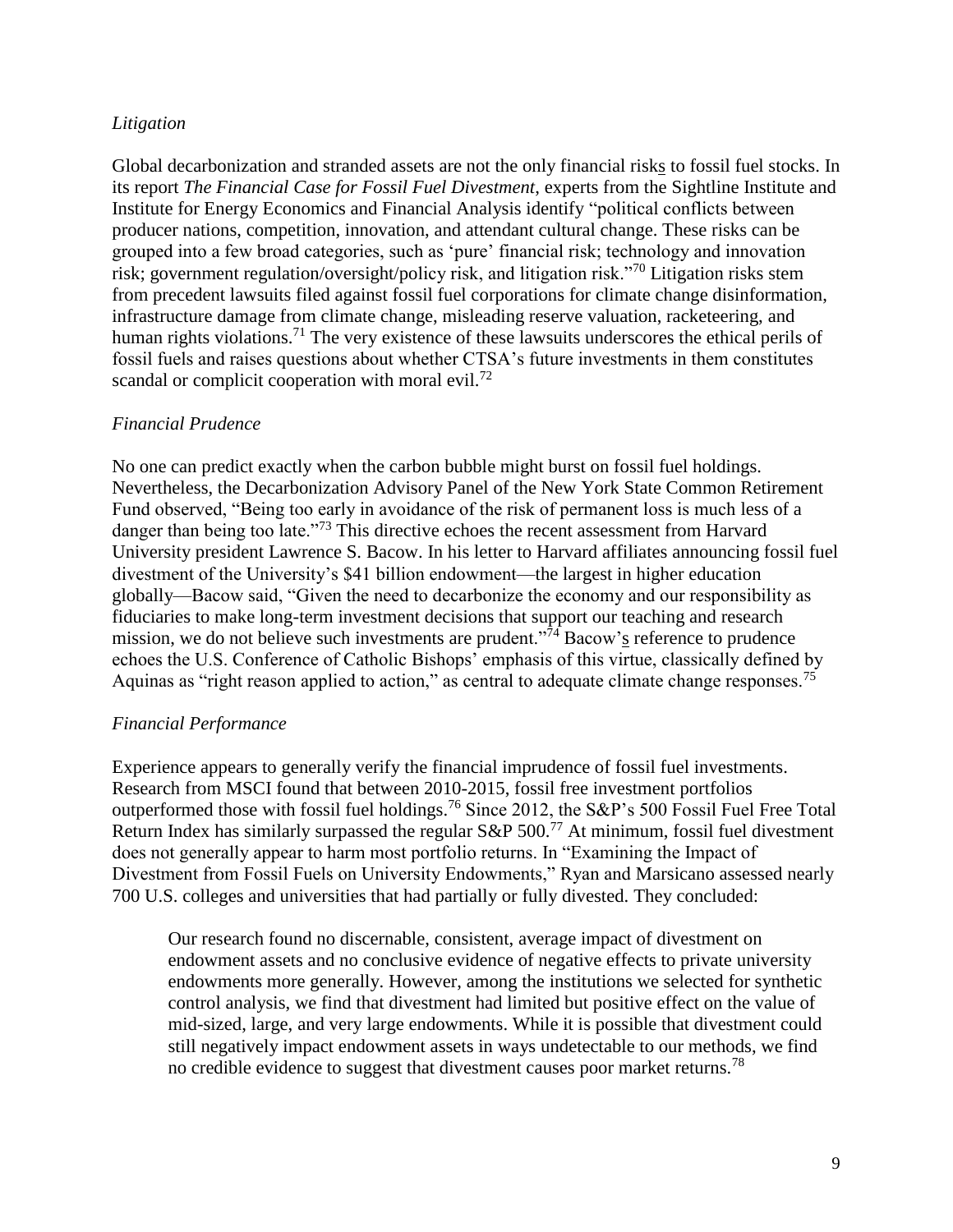In summary, Ryan and Marsicano describe that their research "challenges the assumption that divestment yields negative returns to endowments."<sup>79</sup> Similarly, Sanzillo, Hipple, and Williams-Derry systematically refute six prominent financial arguments against divestment:

1. Based upon a 50-year analysis of past fossil fuel returns, a portfolio that divests from fossil fuels will lose billions of dollars going forward ["backtesting" fallacy]; 2. Divestment from fossil fuels will weaken returns, particularly for small funds, as the fees to convert a fund and then monitor its operation will be exorbitant . . . 3. Compliance costs to monitor fossil fuel industry changes cannot be sustained by small funds . . . 4. Divestment alone will not lead to lower stock prices and a higher cost of capital for oil and gas companies, and is therefore not worthwhile . . . 5. Large and small institutional investors will lose money from divesting their fossil fuel holdings, and will underperform their benchmarks or historical performance . . . 6. Funds will be reinvested in investments that do not meet the fund's targets. $80$ 

## ACT: RECOMMENDATIONS

We recommend that at this year's Annual Convention, the CTSA Board make principled commitments through yes/no votes to:

1) freeze any new investments in the Carbon Underground  $200$ ,  $\overline{u}$  either through direct ownership or commingled funds that include fossil fuel public equities and corporate bonds,

2) divest from direct or comingled investments in the Carbon Underground 200 no later than the 2025 Annual Convention, the year in which the Nobel Prize-winning Intergovernmental Panel on Climate Change calculates that global greenhouse gas emissions must peak if humanity is to have a >50% chance of limiting global warming to 1.5°C, beyond which warming is likely to accelerate and intensify beyond already dangerous levels.

We further recommend that at this year's Annual Convention, in order to implement the above two principled commitments with wide input from the membership, the Board commit through a yes/no vote to initiate a process whose goal will be to:

3) develop a plan by the 2023 Annual Convention that will enact these two principled commitments.

To solicit widespread input from the membership, we recommend that the Board selects a subcommittee to research options, who will present their options at town halls during the academic year 2022/2023, and the membership shall then vote upon the options that will implement the principled commitment to divest.

CTSA's divestment from fossil fuels would be an act of climate and environmental justice congruent with and expressive of the Society's affirmation of "advocacy for racial justice and systemic change as a component of the service they render to the church and the academy at this critical hour."<sup>81</sup>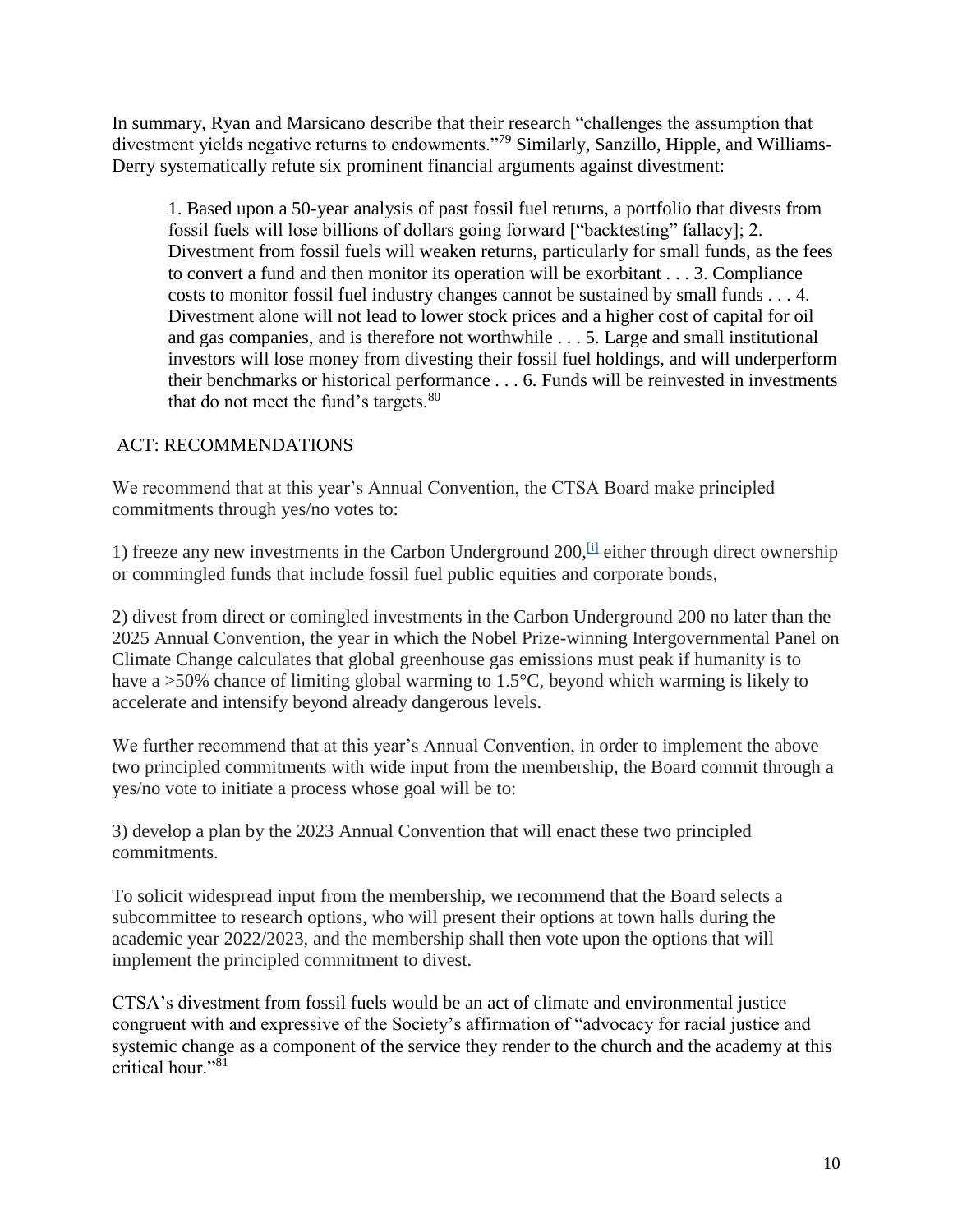CTSA's divestment thus represents an *ad intra* systemic change that will advance climate, racial, and gender justice animated by Pope Francis's insight in *Laudato Si'*:

It cannot be emphasized enough how everything is interconnected . . . We are faced not with two separate crises, one environmental and the other social, but rather with one complex crisis which is both social and environmental. Strategies for a solution demand an integrated approach to combating poverty, restoring dignity to the excluded, and at the same time protecting nature (nos. 138-139).

C) Sources

- IPCC SR IPCC, Special Report, APM (2018), A-1.
- see <https://www.epa.gov/ghgemissions/overview-greenhouse-gases>
- The sixth assessment report has reports from the three working groups, each of whom prepares lengthy reports with executive summaries. Working Group I addresses "The Physical Science Basis." Working Group II covers "Impacts, Adaptation, and Vulnerability." Working Group III covers "Mitigation of Climate Change." The IPCC also assembles Special Reports about specific topics (such as the October 2018 report, "Global Warming of 1.5 Degrees Celsius"). All this work and descriptions of their methods are available at www.ipcc.chj. IPCC assessment reports also give projections of possible futures (see for example the Summary for Policy Makers (SPM), section B (p. 12f) of the report, here:

[https://www.ipcc.ch/report/ar6/wg1/downloads/report/IPCC\\_AR6\\_WGI\\_SPM\\_final.pdf](https://www.ipcc.ch/report/ar6/wg1/downloads/report/IPCC_AR6_WGI_SPM_final.pdf)

<sup>1</sup> Pope John XXIII, *Mater et Magistra (Vatican: Libreria Editrice Vaticana, 1961), no. 236.* 

<sup>2</sup> Catholic Theological Society of America, "About Us," 2019, [https://ctsa-online.org/AboutUs.](https://ctsa-online.org/AboutUs)

<sup>&</sup>lt;sup>3</sup> See [www.ipcc.chj.](http://www.ipcc.chj/)

<sup>4</sup> IPCC, *AR6 Climate Change 2021: The Physical Science Basis – Summary for Policymakers,* 2021, A.1.8, available at:

https://www.ipcc.ch/report/ar6/wg1/downloads/report/IPCC\_AR6\_WGI\_SPM\_final.pdf.

<sup>5</sup> IPCC, *AR6 Climate Change 2021*, A.2

<sup>6</sup> Ibid., A.3.4.

<sup>7</sup> Ibid., B.3.1 and B.3.4.

<sup>8</sup> Charles Geisler and Ben Currens, "Impediments to inland resettlement under conditions of accelerated sea level rise," *Land Use Policy* 66 (2017): 322-330.

<sup>&</sup>lt;sup>9</sup> Ibid., Box SPM.1.

<sup>10</sup> Richard W. Miller, "Deep Responsibility for the Deep Future," *Theological Studies* 77, no. 2 (2016): 440.

<sup>&</sup>lt;sup>11</sup> U.S. Environmental Protection Agency, "Environmental Justice," 2022,

[https://www.epa.gov/environmentaljustice#:~:text=Environmental%20justice%20is%20the%20fair,laws](https://www.epa.gov/environmentaljustice#:~:text=Environmental%20justice%20is%20the%20fair,laws%2C%20regulations%2C%20and%20policies) [%2C%20regulations%2C%20and%20policies.](https://www.epa.gov/environmentaljustice#:~:text=Environmental%20justice%20is%20the%20fair,laws%2C%20regulations%2C%20and%20policies)

<sup>12</sup> Among his more than eighteen books, one of Bullard's seminal works is *Dumping In Dixie: Race, Class, And Environmental Quality, Third Edition* (New York: Routledge, 2018).

<sup>13</sup> <https://drrobertbullard.com/> (accessed May 11, 2022).

<sup>&</sup>lt;sup>14</sup> Commission for Racial Justice, United Church of Christ, "Toxic Wastes and Race: A National Report on the Racial and Socio-Economic Characteristics of Communities with Hazardous Waste Sites" (United Church of Christ, 1987), [http://www.ucc.org/;](http://www.ucc.org/) and UCC's Justice and Witness Ministries, "Toxic Wastes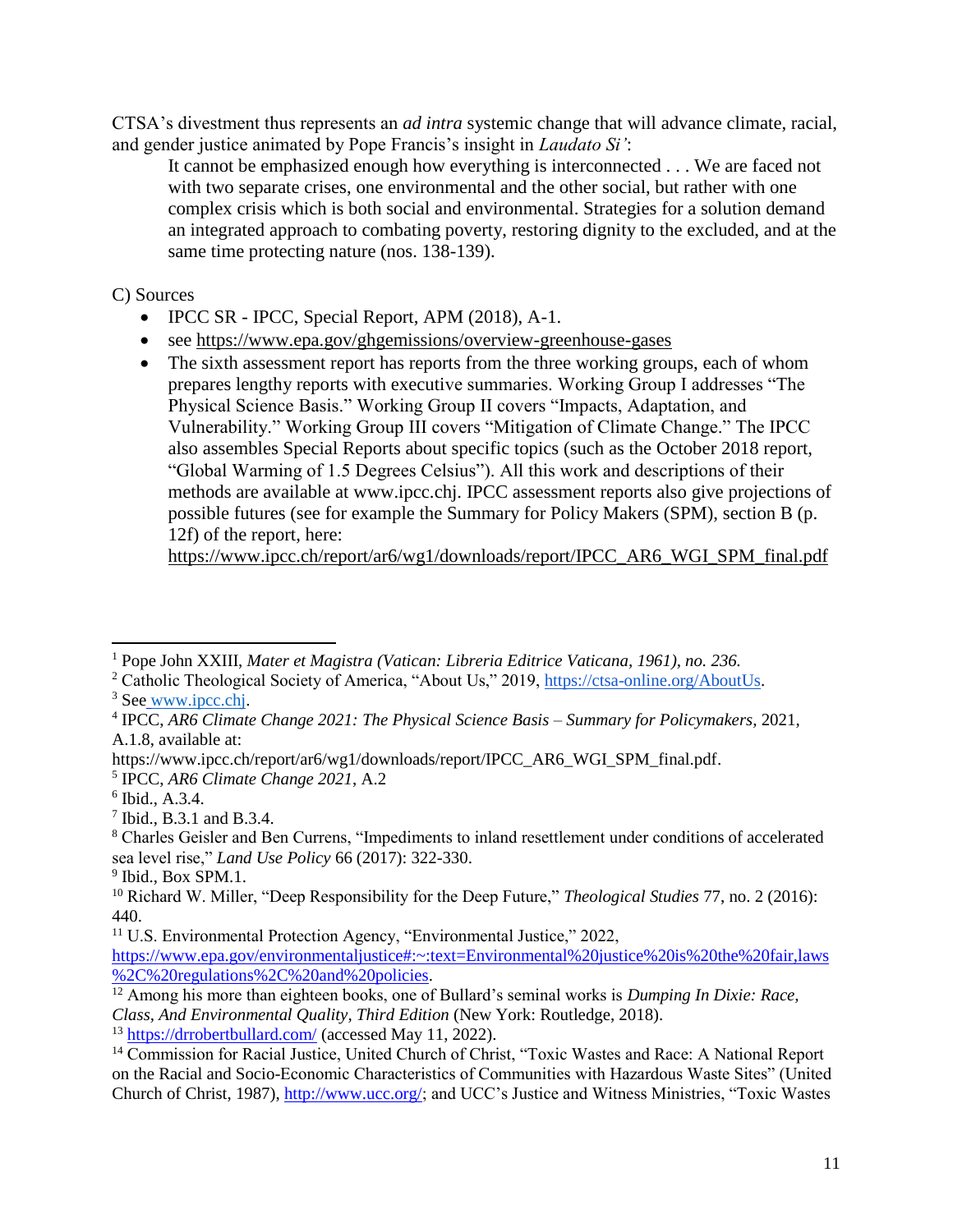and Race at Twenty (1987-2007)" (UCC, 2007), http://www.ucc.org/environmental-ministries toxic[waste-20.](http://www.ucc.org/environmental-ministries_toxic-waste-20)

<sup>15</sup> Keith Schneider, "Regulatory Thickets Of Environmental Racism," *The New York Times*, December 19, 1993, sec. The Nation; AP, "Congressman and 120 Arrested at PCB Protest," *The New York Times*, September 28, 1982, sec. Around the Nation, [https://www.nytimes.com/1982/09/28/us/around-the-nation](https://www.nytimes.com/1982/09/28/us/around-the-nation-congressman-and-120-arrested-at-pcb-protest.html)[congressman-and-120-arrested-at-pcb-protest.html.](https://www.nytimes.com/1982/09/28/us/around-the-nation-congressman-and-120-arrested-at-pcb-protest.html)

<sup>16</sup> E.g., Noel Sturgeon, *Ecofeminist Natures: Race, Gender, Feminist Theory and Political Action* (New York: Routledge, 1997); Melanie Harris, *Ecowomanism: African American Women and Earth-Honoring Faiths* (Maryknoll: Orbis, 2017.

<sup>17</sup> U.S. Environmental Protection Agency, "EPA Report Shows Disproportionate Impacts of Climate Change on Socially Vulnerable Populations in the United States," September 2, 2021,

[https://www.epa.gov/newsreleases/epa-report-shows-disproportionate-impacts-climate-change-socially](https://www.epa.gov/newsreleases/epa-report-shows-disproportionate-impacts-climate-change-socially-vulnerable)[vulnerable.](https://www.epa.gov/newsreleases/epa-report-shows-disproportionate-impacts-climate-change-socially-vulnerable) Full report: *Climate Change and Social Vulnerability in the United States: A Focus on Six Impact Sectors* (2021), available at [https://www.epa.gov/cira/social-vulnerability-report;](https://www.epa.gov/cira/social-vulnerability-report) cf. IPCC, WGII, Climate Change 2022: Impacts, Adaptation and Vulnerability, SPM B.2.4.

<sup>18</sup> Benjamin Goldstein, Tony G. Reames, and Joshua P. Newell, "Racial inequity in household energy efficiency and carbon emissions in the United States: An emissions paradox," *Energy Research & Social Science* 84 (2022): 102365.

<sup>19</sup> Ibid, publisher Highlights available at

[https://www.sciencedirect.com/science/article/pii/S2214629621004552.](https://www.sciencedirect.com/science/article/pii/S2214629621004552)

<sup>20</sup> United Nations Environment Programme, "Women at the frontline of climate change: Gender risks and hopes," 2021, available a[t https://www.ipcc.ch/apps/njlite/ar5wg2/njlite\\_download2.php?id=9719.](https://www.ipcc.ch/apps/njlite/ar5wg2/njlite_download2.php?id=9719)

<sup>21</sup> See, e.g., M.H. Sin, "A Threefold Approach of Ecology, Economy, and Theology to Face Climate Change with Respect and Kindness." In Sherma, R.D., Bilimoria, P. (eds) Religion and Sustainability: Interreligious Resources, Interdisciplinary Responses. Sustainable Development Goals Series. Springer, Cham. [https://doi.org/10.1007/978-3-030-79301-;](https://doi.org/10.1007/978-3-030-79301-) Cynthia Moe‐Lobeda, "From Climate Debt to Climate Justice: God's Love Embodied in Garden Earth," *The Wiley-Blackwell Companion to Religion and Ecology*, ed. John Hart. Wiley-Blackwell, 2017, 203-219; Melanie L. Harris, "Ecowomanism and Ecological Reparation," *The Wiley-Blackwell Companion to Religion and Ecology*, ed. John Hart. Wiley-Blackwell, 2017, 203-219; Nelson Araque, "Gift and Fiesta: Two Ways from the Hispanic Latino/a Perspective to Combat Climate Change." In Gerard McGill and Kiarash Amaresh, eds, *The Urgency of Climate Change: Pivotal Perspectives*. Cambridge Scholars Publishing, 2017, 281-29

<sup>22</sup> Leonardo Boff, *Cry of the Earth, Cry of the Poor* (Maryknoll, NY: Orbis Books, 1997).

<sup>23</sup> Ivone Gebarra, *Longing for Running Water: Ecofeminism and Liberation* (Minneapolis: Fortress Press, 1999).

<sup>24</sup> James H Cone, "Whose Earth Is It Anyway?: Why the Environmental Movement and the Racial Justice Movement Need Each Other," *Sojourners Magazine* 36, no. 7 (July 2007): 15,

[https://sojo.net/magazine/july-2007/whose-earth-it-anyway;](https://sojo.net/magazine/july-2007/whose-earth-it-anyway) and in Dieter T Hessel and Larry L Rasmussen, eds., *Earth Habitat: Eco-Injustice and the Church's Response* (Minneapolis, MN: Fortress Press, 2001), 23-32.

<sup>25</sup> Daniel P. Castillo, *An Ecological Theology of Liberation: Salvation and Political Ecology* (Maryknoll, NY: Orbis Books, 2019).

<sup>26</sup> The German Bishops' Commission for Society and Social Affairs Commission for International Church Affairs, "Climate Change: A Focal Point of Global, Intergenerational and Ecological Justice," September 2006, 12, available at [https://catholicclimatecovenant.org/files/inline-files/German-Bishops-Report\\_0.pdf.](https://catholicclimatecovenant.org/files/inline-files/German-Bishops-Report_0.pdf) <sup>27</sup> <https://catholicclimatecovenant.org/resource/sun-come-2012> (accessed May 11,2022).

<sup>28</sup> Pew Research Center, "Catholics Divided Over Global Warming," June 16, 2015, 2, 8-9.

<sup>29</sup> IPCC, *Special Report*, APM (2018), A-1.

<sup>30</sup> IPCC, *AR6 Climate Change 2021*, B.5.3.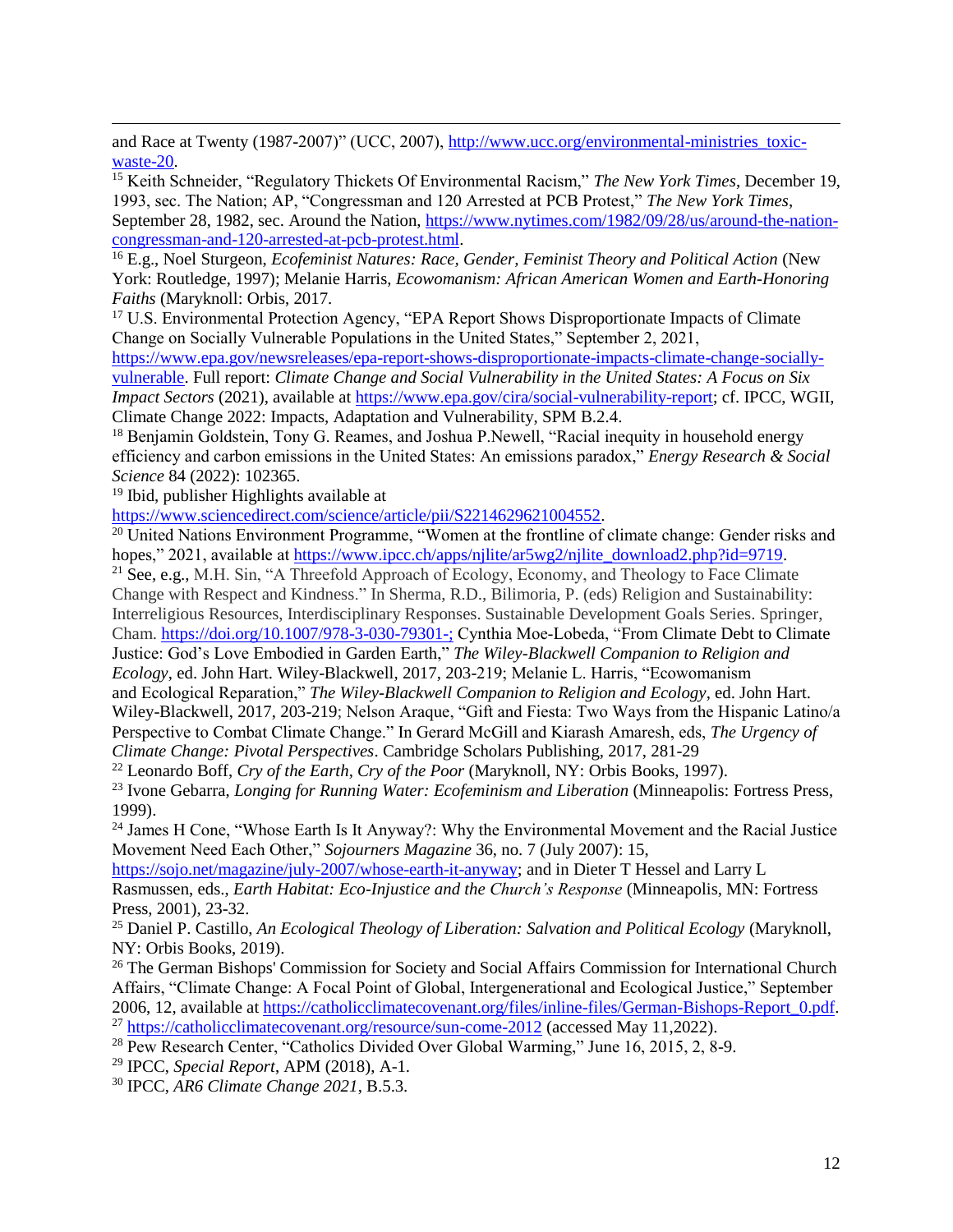<sup>31</sup> Thomas Aquinas, *Summa Theologiae*, trans. Frs of the English Dominican Province (Westminster, MD: Christian Classics, 1948), II-II, q. 47, a. 8; U.S. Conference of Catholic Bishops, *Global Climate Change* (Washington, D.C.: U.S.C.C.B., 2001).

<sup>32</sup> Rachel Frazin, "UN calls for 'substantial reduction' in fossil fuels to limit climate change," *The Hill*, April 4, 2022.

<sup>33</sup> IPCC, *AR6 Climate Change 2022: Mitigation of Climate Change* – *Summary for Policymakers*, 2022, C.1, C.1.1, C.2, available at:

[https://report.ipcc.ch/ar6wg3/pdf/IPCC\\_AR6\\_WGIII\\_SummaryForPolicymakers.pdf.](https://report.ipcc.ch/ar6wg3/pdf/IPCC_AR6_WGIII_SummaryForPolicymakers.pdf)

<sup>34</sup> Dan Welsby, James Price, Steve Pye, and Paul Ekins, "Unextractable fossil fuels in a 1.5 °C world," *Nature* 597 (2021): 230.

<sup>35</sup> Frazin, "UN calls for 'substantial reduction'."

<sup>36</sup> António Guterres, "Carbon neutrality by 2050: the world's most urgent mission," United Nations, December 11, 2020.

<sup>37</sup> IEC, *Roadmap,* SPM, p 21.

<sup>38</sup> United Nations Environment Programme, "Emissions Gap Report 2021," October 26, 2021.

<sup>39</sup> IEA, *Roadmap*, SPM, p 3 (the foreword).

<sup>40</sup> Erin Lothes Biviano, "\$ymbol and Sacrament: Fossil Fuel Divestment and Reinvestment as a Real Symbol of Love," *Journal of Moral Theology* 11, no. 1 (2022): 60, 80.

<sup>41</sup> U.S. Conference of Catholic Bishops, "Socially Responsible Investment Guidelines for the United States Conference of Catholic Bishops," 2021,

[https://www.usccb.org/resources/Socially%20Responsible%20Investment%20Guidelines%202021%20\(0](https://www.usccb.org/resources/Socially%20Responsible%20Investment%20Guidelines%202021%20(003).pdf) [03\).pdf.](https://www.usccb.org/resources/Socially%20Responsible%20Investment%20Guidelines%202021%20(003).pdf)

<sup>42</sup> Gustavo Gutiérrez, *A Theology of Liberation: History, Politics, and Salvation*, rev. ed., translated by Sr. Caridad Inda and John Eagleson (Maryknoll, NY: Orbis, 1988), 102-103.

<sup>43</sup> For helpful overviews, see: Henriot, "On Social Sin: The Recovery of a Christian Tradition," in *Method in Ministry*, ed. Whitehead and Whitehead (NY: Seabury, 1980), 127-144; Himes, "Social Sin and the Role of the Individual," in *Annual of the Society of Christian Ethics* 6 (1986): 183-218; O'Keefe, *What Are They Saying About Social Sin?* (NY: Paulist Press, 1990); Pfeil, "Doctrinal Implications of Magisterial Use of the Language of Social Sin," in *Louvain Studies* 27 (2002): 132-152; Heyer, "Social Sin and Immigration," in *Theological Studies* 71 (2010): 410-436; Finn, "What is a Sinful Structure?" in *Theological Studies* 77 (2016): 136-164; Hawksley, "How Critical Realism Can Help Catholic Social Teaching," in *Moral Agency Within Social Structures and Culture*, ed. Daniel K. Finn (Washington, DC: GUP, 2020), 9-17.

<sup>44</sup> Hawksley, "How Critical Realism Can Help," 13-16.

<sup>45</sup> Himes, "Social Sin and the Role," 191-193.

<sup>46</sup> See Daly, *The Structures of Virtue and Vice* (Washington, D.C.: GUP, 2021), 170-185.

<sup>47</sup> Cloutier, "Critical Realism and Climate Change," in *Moral Agency Within Social Structures and Culture*, ed. Finn (Washington, DC: GUP, 2020), 59-72.

<sup>48</sup> Capps, "Formal and Material Cooperation with Evil," in *American Catholic Philosophical Quarterly* 89 (2015): 681-698.

<sup>49</sup> Prusak, "The Ethics of Cooperation and the Contraceptive Mandate," in *Expositions* 11 (2017): 1-14.

<sup>50</sup> Pontifical Academy for Life's *Moral Reflections on Vaccines Prepared from Cells Derived from Aborted Human Foetuses* (2005); Congregation for the Doctrine of the Faith, *Note on the Morality of Using Some Anti-COVID-19 Vaccines* (2020); Salkeld, "How to Vaccinate Like a Catholic," *Church Life Journal* (Dec. 28, 2020).

<sup>51</sup> Rubio, "Cooperation with Evil Reconsidered," in *Theological Studies* 78 (2017): 96-120.

<sup>52</sup> Barrera "Individuating Collective Responsibility," in *Distant Markets, Distant Harms*, ed. Finn (NY: OUP), 220-239.

<sup>53</sup> Finn, "Social Causality and Market Complicity," in *Distant Markets, Distant Harms*, ed. Finn (New York: Oxford University Press), 243-260.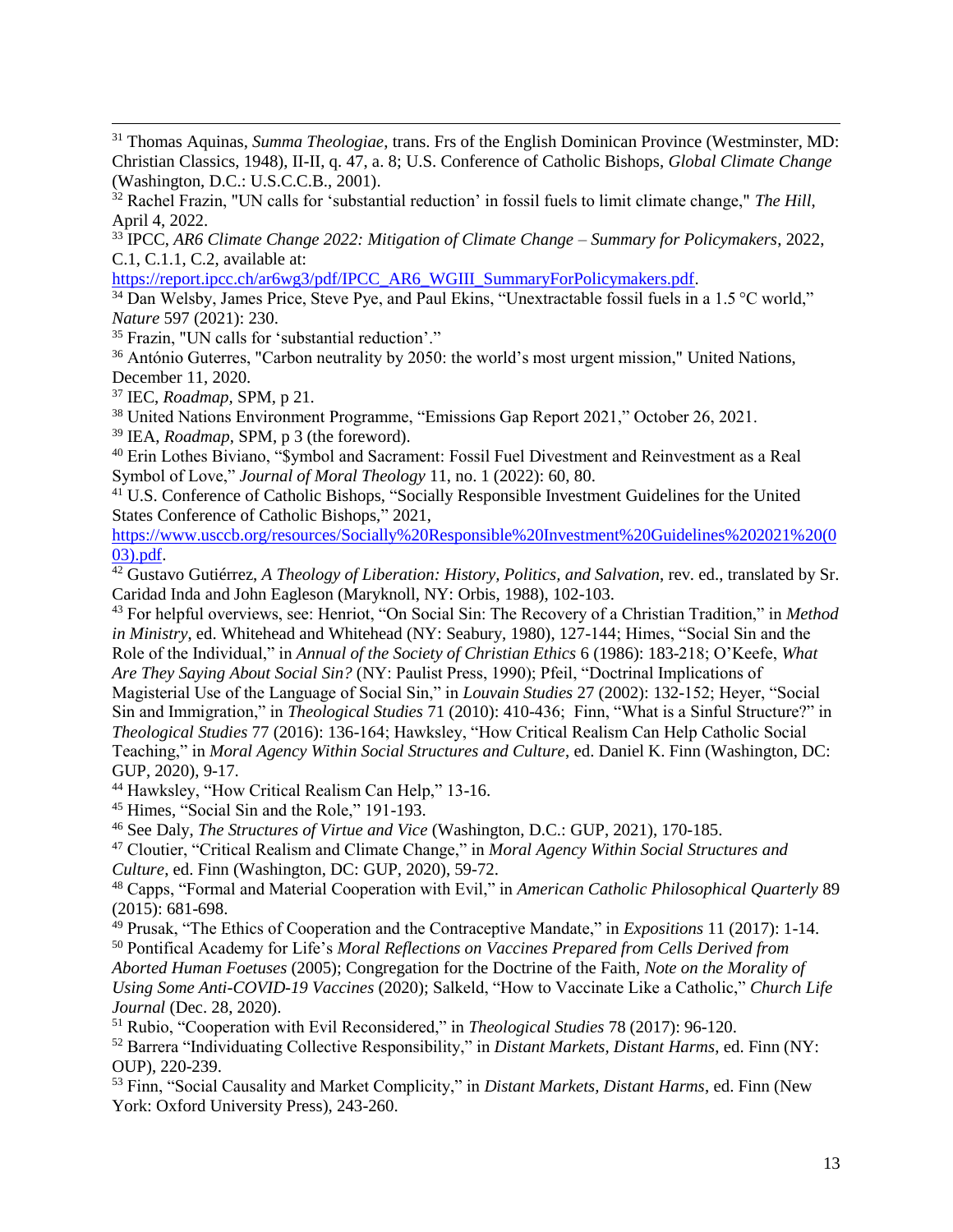<sup>54</sup> Lothes, 72-73; Leonard, *Kochland: The Secret History of Koch Industries and Corporate Power in America* (New York: Simon & Schuster, 2019); Mayer, *Dark Money: The Hidden History of the Billionaires Behind the Rise of the Radical Right* (New York: Doubleday, 2016); Farrell, "Network structure and influence of the climate change counter-movement," *Nature Climate Change* 6 (2015): 370– 374; Oreskes and Conway, *Merchants of Doubt: How a Handful of Scientists Obscured the Truth on Issues from Tobacco Smoke to Climate Change* (New York: Bloomsbury, 2010)

<sup>55</sup> IPCC, WG III, SPM C.1; IPCC, *SR*, SPM, C.1.3.

<sup>56</sup> Welsby, Price, Pye, and Ekins, "Unextractable fossil fuels in a 1.5 °C world," *Nature* 597 (2021): 230. <sup>57</sup> Ibid., 77.

<sup>58</sup> Ansar, Caldecott, and Tilbur, *Stranded Assets and the Fossil Fuel Divestment Campaign: What Does Divestment Mean for the Valuation of Fossil Fuel Assets?* (Oxford: Smith School of Enterprise and the Environment, University of Oxford: 2013), 14; Cojoianu, Ascui, L Clark, Hoepner, & Wójcik, "Does the fossil fuel divestment movement impact new oil and gas fundraising?" *Journal of Economic Geography*, 21, Issue 1 (Jan 2021), 141–164.

<sup>59</sup> Doyle, "'A Future, Difficult, Yet Possible Good': Defining Christian Hope" in *Hope: Promise, Possibility, and Fulfillment*, ed. Lennan and Pineda-Madrid (Mahwah, NJ: Paulist Press, 2013), 16-17. <sup>60</sup> Coleman, "Are We Faithful?: December '18 Update," Catholic Climate Covenant, May 23, 2019.

<sup>61</sup> Catechism of the Catholic Church, no. 142.

<sup>62</sup> Aquinas, *ST*, II--II, qq. 25, 27.

<sup>63</sup> Pope Francis, "Address to Participants at the Meeting Promoted by the Dicastery for Promoting Integral Human Development on the Theme: *The Energy Transition & Care for Our Common Home*," June 14, 2019.

<sup>64</sup> Pope Benedict XVI, *Caritas in Veritate* (Vatican: Libreria Editrice Vaticana, 2009), no. 37; Pope Benedict XVI, *If You Want to Cultivate Peace, Protect Creation* (Vatican: Libreria Editrice Vaticana, 2010), no. 7.

<sup>65</sup> Carlin, "The Case For Fossil Fuel Divestment," *Forbes Magazine*, February 20, 2021[,](https://www.forbes.com/sites/davidcarlin/2021/02/20/the-case-for-fossil-fuel-divestment/?sh=2d771e6576d2) [https://www.forbes.com/sites/davidcarlin/2021/02/20/the-case-for-fossil-fuel](https://www.forbes.com/sites/davidcarlin/2021/02/20/the-case-for-fossil-fuel-divestment/?sh=2d771e6576d2)[divestment/?sh=2d771e6576d2.](https://www.forbes.com/sites/davidcarlin/2021/02/20/the-case-for-fossil-fuel-divestment/?sh=2d771e6576d2)

<sup>66</sup> Welsby et al., 230.

<sup>67</sup> Decarbonization Advisory Panel for the New York State Common Retirement Fund, "Decarbonization Advisory Panel Beliefs and Recommendations," April 2019, 10.

<sup>68</sup> Ibid.

<sup>69</sup> Barnard, "New York's \$226 Billion Pension Fund Is Dropping Fossil Fuel Stocks," *The New York Times*, December 9, 2020.

<sup>70</sup> Sanzillo, Hipple, and Williams-Derry, *The Financial Case for Fossil Fuel Divestment* (Seattle, WA: Sightline Institute and Institute for Energy Economics and Financial Analysis, 2019), 2-3.  $71$  Ibid., 52-53.

<sup>72</sup> See [https://climate.law.columbia.edu/content/resources.](https://climate.law.columbia.edu/content/resources)

<sup>73</sup> Decarbonization Advisory Panel for the New York State Common Retirement Fund, "Decarbonization Advisory Panel Beliefs and Recommendations," April 2019

<sup>74</sup> Bacow, "Climate Change: Update on Harvard Action," Harvard University, September 9, 2021.

<sup>75</sup> *Global Climate Change: A Plea for Dialogue, Prudence, and the Common Good* (Washington, D.C.:

U.S. Conference of Catholic Bishops, 2001); Aquinas, *ST,* II-II, q. 47, a. 8.

<sup>76</sup> Collinson, "Fossil fuel-free funds outperformed conventional ones, analysis shows," *The Guardian*, April 10, 2015.

<sup>77</sup> Bullard, "Markets Are Divesting You From Fossil Fuels: Nathaniel Bullard," *Bloomberg*, October 20, 2020.

<sup>78</sup> Ryan, Jr. and Marsicano, "Examining the Impact of Divestment from Fossil Fuels on University Endowments," *New York University Journal of Law & Business* 17, no. 1 (2020): 151. <sup>79</sup> Ibid., 96.

<sup>80</sup> Sanzillo, Hipple, and Williams-Derry, 30-36.